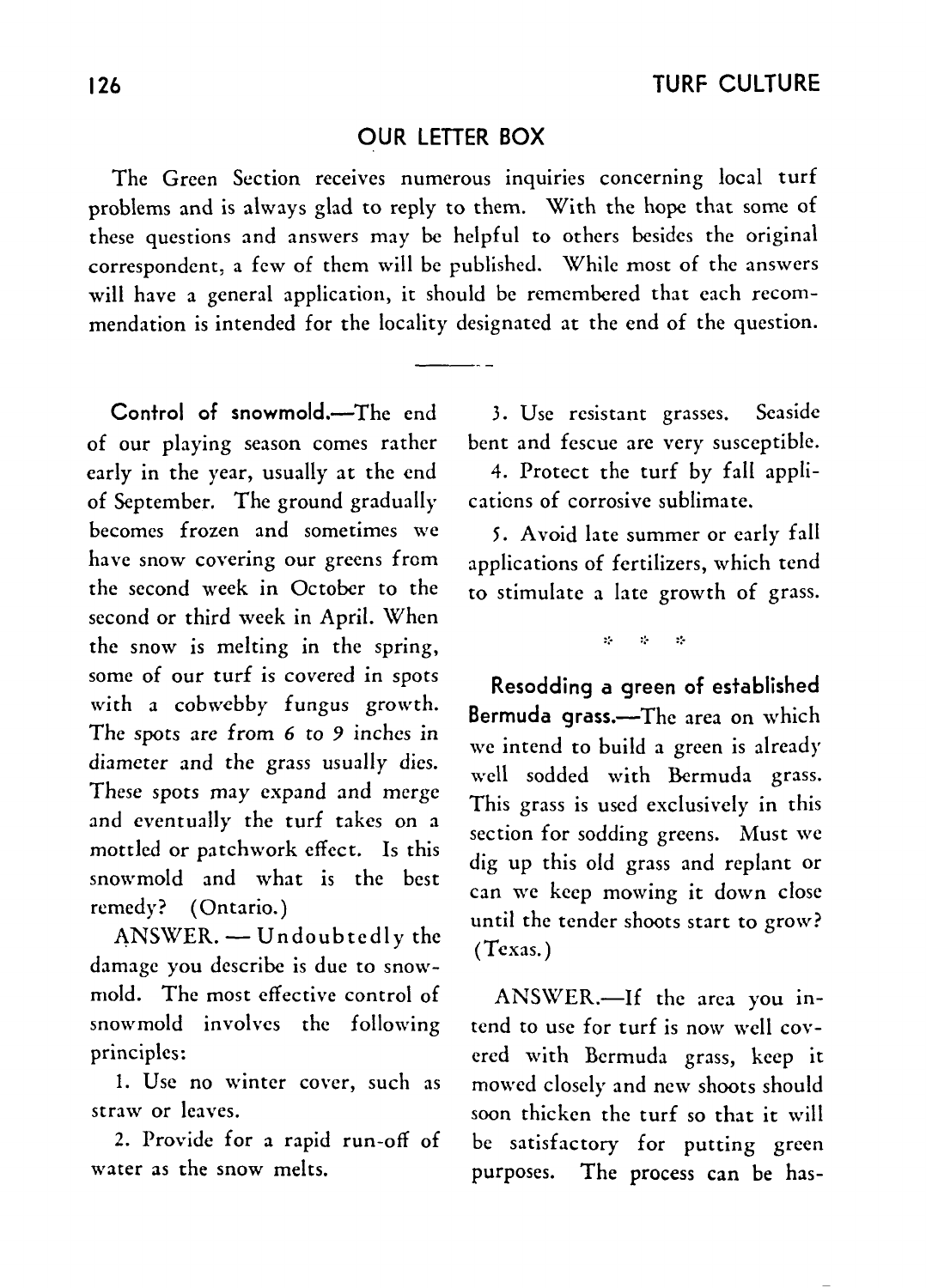tened by applying sulfate of ammonia at the rate of 5 to 10 pounds to 1,000 square feet. Apply when the grass *is* dry and water it in. After mowing it would be well to rake the ground severely with a garden rake or topdress liberally with fresh soil. If necessary to thicken the sod, the surface can be leveled and Bermuda grass seed sown. The turf should then be kept well watered for a time.

## ::...... ::..

Bumpy turf.---Our greens were planted vegetatively with Washington bent 7 years ago. This season the players are complaining that the greens are bumpy and that the surfaces are very uneven. Will you please advise us how often the greens should be topdressed and give us other information on the accepted practices of maintaining this grass? (New York.)

ANSWER.-From the standpoint of growth of grass, topdressing is desirable but by no means necessary. From the putting standpoint, however, topdressing *is* distinctly desirable since it provides a true putting surface.

It is well to topdress greens whenever the surfaces become uneven. This occurs more frequently on some types of soil than on others. Golf courses are definitely affected by the amount of play. No set rule can therefore be *laid* down as to the frequency of topdressing that *is* best for any set of greens. Sometimes topdressing *is* applicd to surfaces that arc badly matted and the topdressing, therefore, has no chance to work down into the lower layers. In such cases the more often greens arc topdressed the more irregular they may become.

In handling Washington bent greens it is a common practice to rake or brush the greens severely to remove as much of the excess growth as possible and thereby enable the topdressing material to work down into the low areas where it is matted in. If there is a tendency to produce an excessive amount of mat the raking or brushing process may be repcatcd throughout the summer every week or two. In the summer, rakings or brushings should be yery mild, however. Topdressing is applied as needed and thoroughly matted in.

Coarseness of redtop.-Can you tell us if redtop will start out coarse in the spring and gradually get finer because of cutting as the summer progresses? (Colorado.)

*ANS\\TER. -* Redtop ordinarily does not get finer during the summer. At seeding time redtop and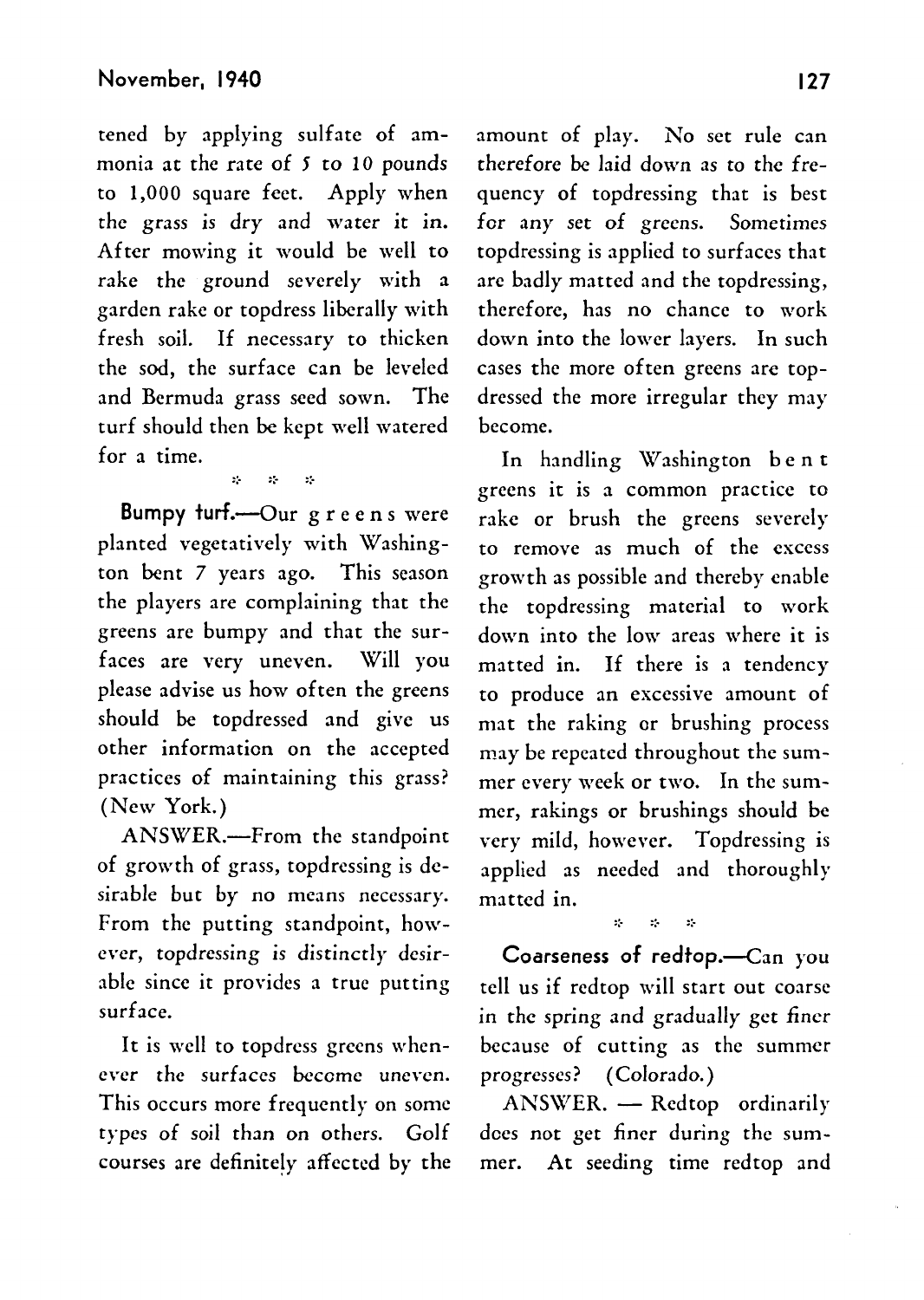many of the bents try to send up flower heads even in closely cut turf. The leaves attached to these flowering stalks are especially coarse. These will usually disappear by midsummer although the regular leaves of the redtop will remain coarser than those of some of the other turf grasses.

> $\bar{B}$ is.

**Slime mold on grass.**—On our lawn there have suddenly appeared irregular shaped growths which are taffy-colored at first and later become black. When the lawn mower goes over the grass a fine black sootlike material blows over the lawn. Will you please tell me what this growth is and how to get rid of it? (Ohio.)

ANSWER.—The soot-like development which you describe is one of the fungi known as slime mold. It is a superficial growth which grows *on* grass when the conditions of temfor its development. The black dust-like material consists of very dust-like material consists of very fine grains which are the spores and act as seed to propagate the fungus. Ordinarily the fungus grows in the soil and is not detected until it suddenly sends up the fruiting bodies which you have observed. At first these fruiting bodies may be the large irregular, light brown or grey masses or tiny steel grey bodies, sometimes hundreds of them on a single grass blade or clover leaf. Both types of fruiting bodies mature rapidly and break open, exposing the masses of black spores inside. When mowers run over these areas they spread the spores over a large area of turf. Ordinarily if you take a hose at that stage you can rinse this black dust off the grass and you will find that it causes no permanent damage to the grass.

> ò.  $\mathbf{g}_\mathrm{c}$  $\sim$   $\mu$

**Commercial fertilizer vs. manure for topdressing turf.**—We have had quite a bit of discussion about whether it is better to use sewage sludge or cow or horse manure when top-dressing the fairways on our course. We have no means of sterilizing the manure and must spread it by hand. We should be grateful for any advice you can give us. (Florida.)

ANSWER.—All our experimental work has shown that for fairway fertilizing it is better to use sewage sludge or some commercial fertilizers than cow or horse manure as topdressing.